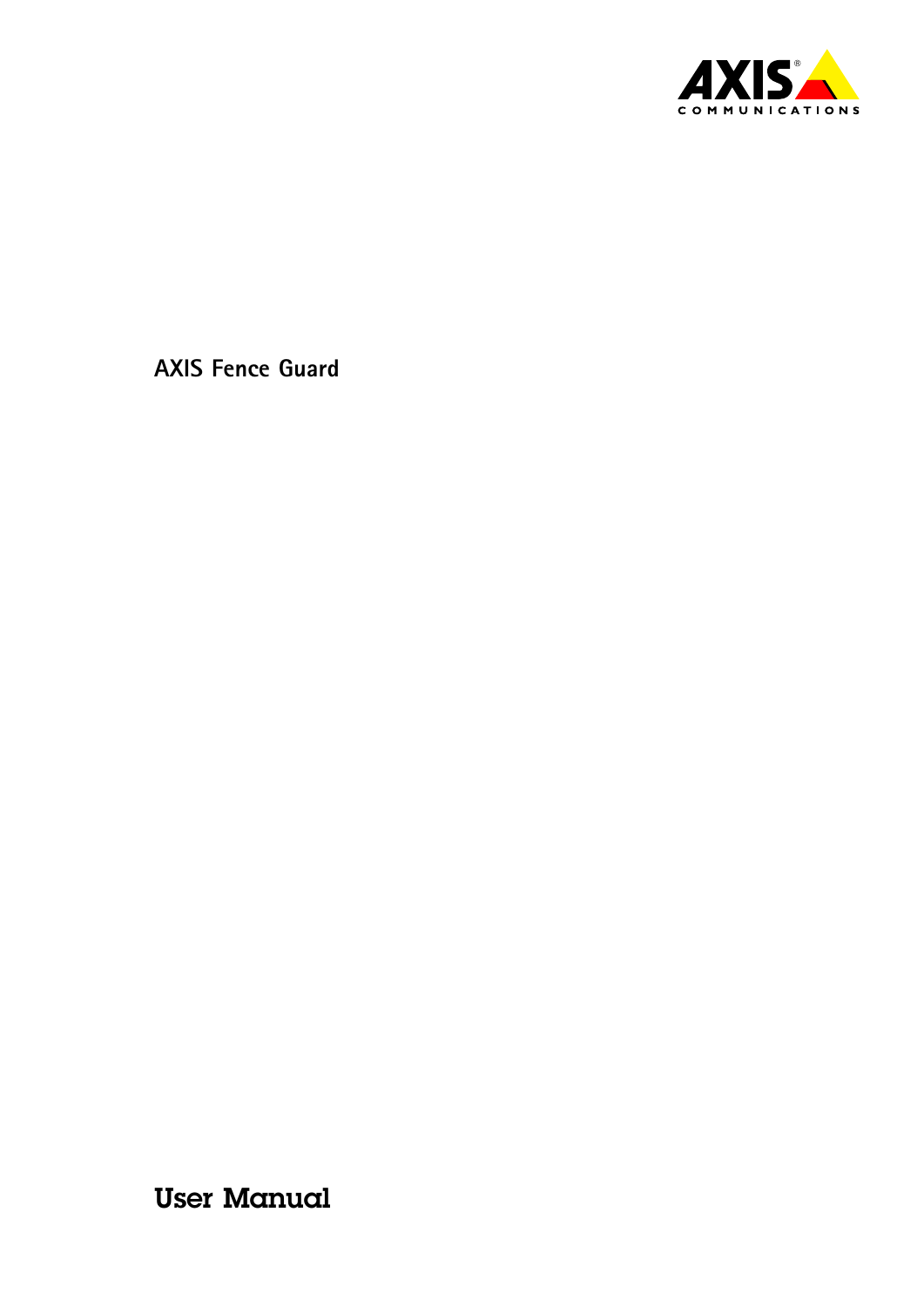#### **About This Document**

This manual is intended for administrators and users of the application AXIS Fence Guard version 1.0. Later versions of this document will be posted to Axis website, as required. See also the online help, available from the application's webpages.

#### **Legal Considerations**

Video and audio surveillance can be regulated by laws that vary from country to country. Check the laws in your local region before using this product for surveillance purposes.

#### **Liability**

Every care has been taken in the preparation of this document. Please inform your local Axis office of any inaccuracies or omissions. Axis Communications AB cannot be held responsible for any technical or typographical errors and reserves the right to make changes to the product and manuals without prior notice. Axis Communications AB<br>makes no warranty of any kind with regard to the material contained<br>within this document, including, but not limited to, the implied<br>warranties of merchantab Communications AB shall not be liable nor responsible for incidental or consequential damages in connection with the furnishing, performance or use of this material. This product is only to be used for its intended purpose.

#### **Intellectual Property Rights**

Axis AB has intellectual property rights relating to technology embodied in the product described in this document. In particular, and without limitation, these intellectual property rights may include one or more of the patents listed at *www.axis.com/patent.htm* and one or more additional patents or pending patent applications in the US and other countries.

This product contains licensed third-party software. See the menu item "About" in the product's user interface for more information.

This product contains source code copyright Apple Computer, Inc., under the terms of Apple Public Source License 2.0 (see *www.opensource.apple.com/apsl*). The source code is available from *https://developer.apple.com/bonjour/*

#### **Trademark Acknowledgments**

AXIS COMMUNICATIONS, AXIS, ETRAX, ARTPEC and VAPIX are registered trademarks or trademark applications of Axis AB in various jurisdictions. All other company names and products are trademarks or registered trademarks of their respective companies.

Apple, Boa, Apache, Bonjour, Ethernet, Internet Explorer, Linux, Microsoft, Mozilla, Real, SMPTE, QuickTime, UNIX, Windows, Windows Vista and WWW are registered trademarks of the respective holders. Java and all Java-based trademarks and logos are trademarks or registered trademarks of Oracle and/or its affiliates. UPnP™ is a<br>certification mark of the UPnP™ Implementers Corporation.

#### **Contact Information**

Axis Communications AB Emdalavägen 14 223 69 Lund Sweden Tel: +46 46 272 18 00 Fax: +46 46 13 61 30

*www.axis.com*

#### **Support**

Should you require any technical assistance, please contact your Axis reseller. If your questions cannot be answered immediately, your reseller will forward your queries through the appropriate channels to ensure <sup>a</sup> rapid response. If you are connected to the Internet, you can:

- •download user documentation and software updates
- •find answers to resolved problems in the FAQ database. Search
- by product, category, or phrase report problems to Axis support staff by logging in to your private •support area
- •chat with Axis support staff
- •visit Axis Support at *www.axis.com/techsup/*

#### **Learn More!**

Visit Axis learning center *www.axis.com/academy/* for useful trainings, webinars, tutorials and guides.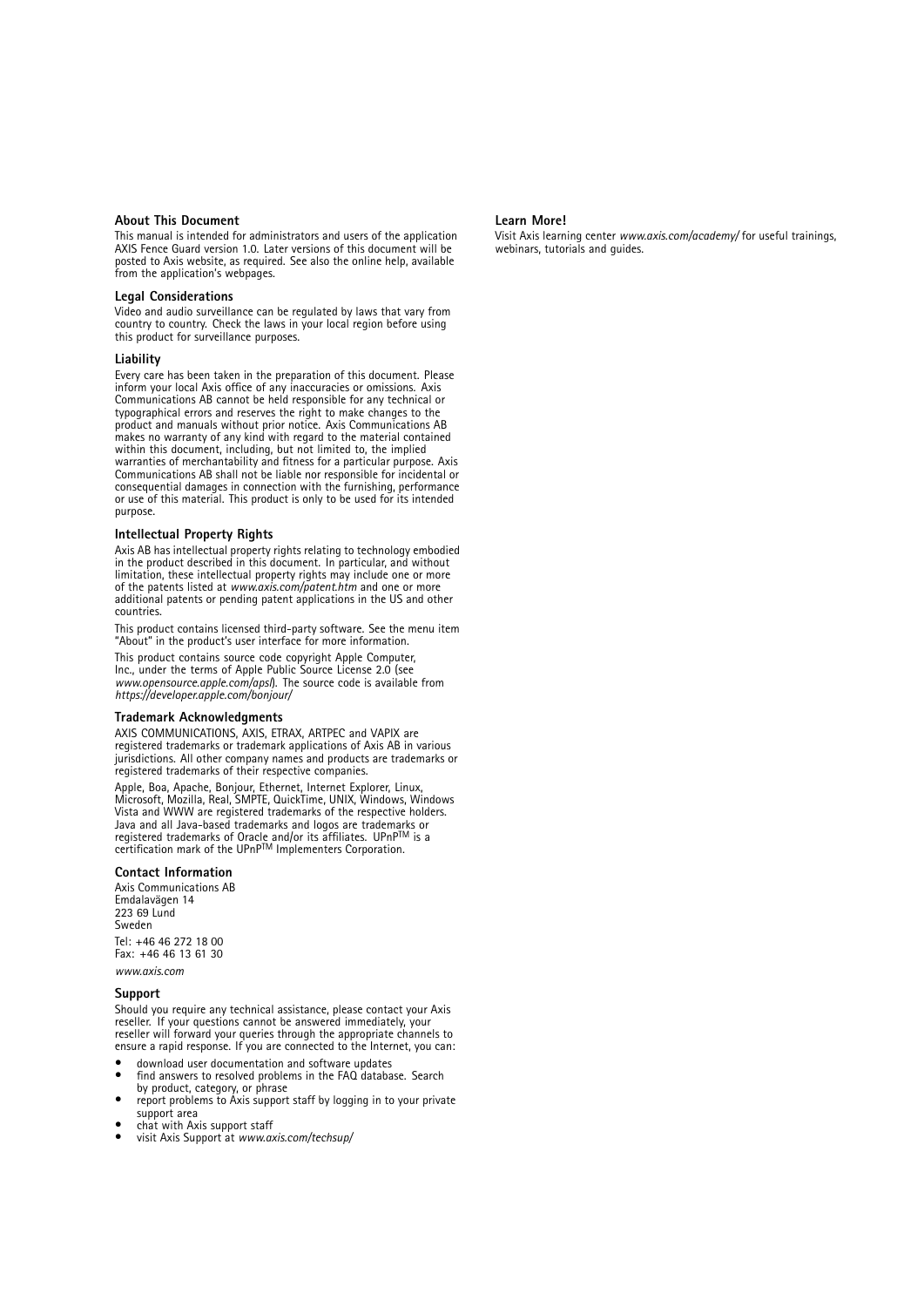## Table of Contents

| 4                                                                                                              |
|----------------------------------------------------------------------------------------------------------------|
| $\overline{4}$                                                                                                 |
| $\frac{4}{5}$                                                                                                  |
|                                                                                                                |
| 5                                                                                                              |
| $\overline{5}$                                                                                                 |
| $\overline{7}$                                                                                                 |
| $\overline{7}$                                                                                                 |
|                                                                                                                |
| 8                                                                                                              |
| $\frac{8}{9}$                                                                                                  |
| Virtual Fence Recommendations (all contained according vertical vertical vertical vertical vertical vertical v |
| 10                                                                                                             |
| 12                                                                                                             |
| 12                                                                                                             |
|                                                                                                                |
|                                                                                                                |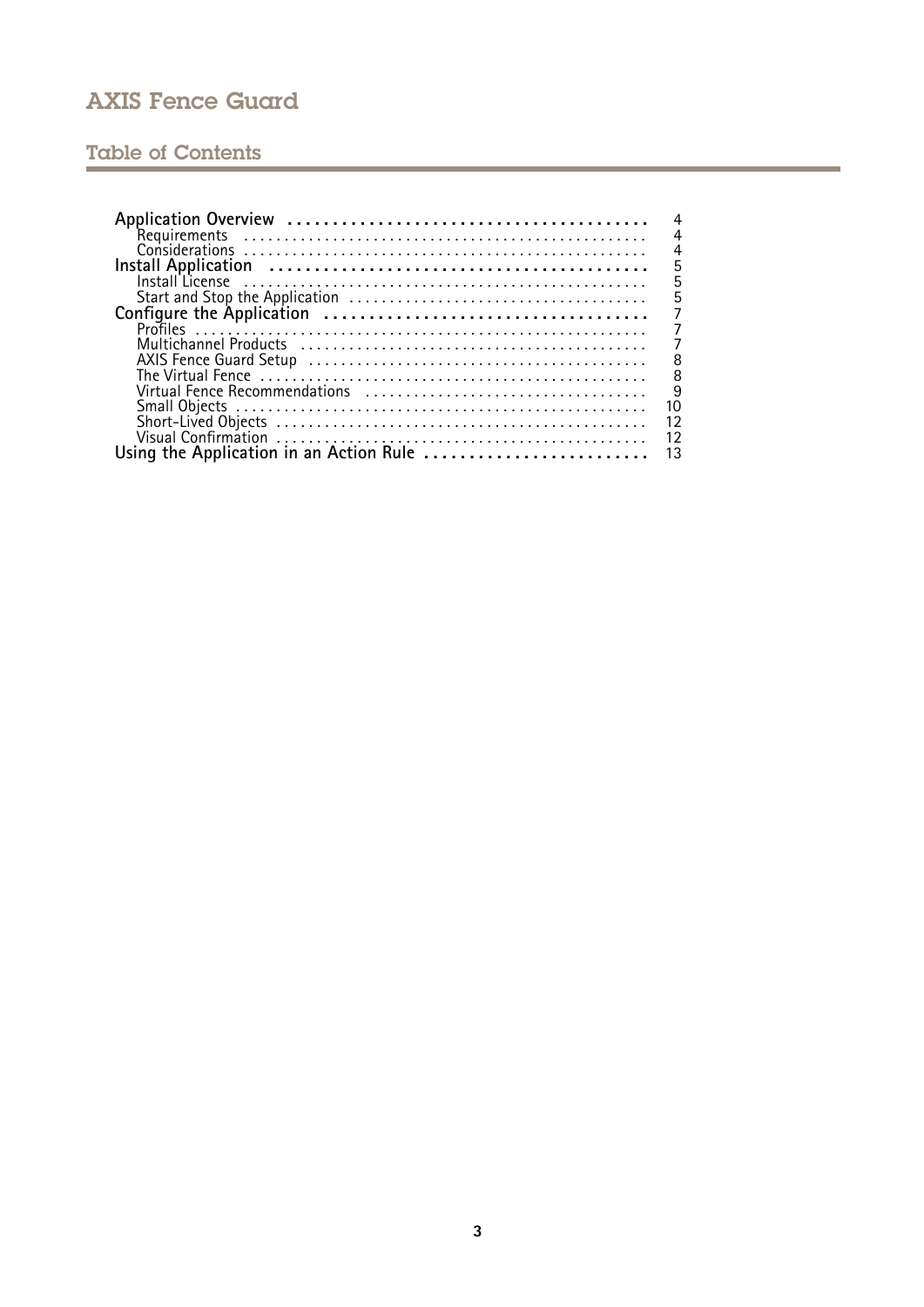## <span id="page-3-0"></span>Application Overview

### Application Overview

AXIS Fence Guard monitors <sup>a</sup> virtual fence and sends an alarm if <sup>a</sup> person or object crosses the fence. The alarm can be used by Axis network cameras and video encoders, and by third-party software, to, for example, record video and alert security staff. To reduce false alarms, use filters to ignore objects such as small animals, light beams from passing cars and quickly moving shadows.

To use AXIS Fence Guard, the application must be uploaded to an Axis network camera or video encoder, the license must be installed and the application must be started. To configure the application, use AXIS Fence Guard Setup which is started automatically if the application is not yet configured. Use profiles to create multiple configurations, for example for daytime and nighttime or with different virtual fences. Each profile has its own settings and generates its own alarms.

### **Requirements**

The application can be installed in Axis network cameras and video encoders that support AXIS Camera Application Platform. A complete list of compatible products and firmware versions is available at *[www.axis.com/applications](http://www.axis.com/applications)*

For full functionality, Internet Explorer and AXIS Media Control (AMC) are required when configuring the application and when using visual confirmation.

### **Considerations**

Before using the application, take the following into consideration:

- Position the camera so that the virtual fence is not too close to the image edges. The application must be able to detect objects on both sides of the line.
- To use perspective when the monitored area has significant differences in elevation, create multiple profiles and configure perspective in each profile. See *[Profiles](#page-6-0)*.
- •Small and distant objects might not be detected.
- Detection accuracy may be affected by weather conditions such as heavy rain or snow.
- Make sure that the lighting conditions are within the Axis product's specification. Use additional lighting if needed.
- Make sure that the camera is not subject to excessive vibrations. Vibrations might cause false detections.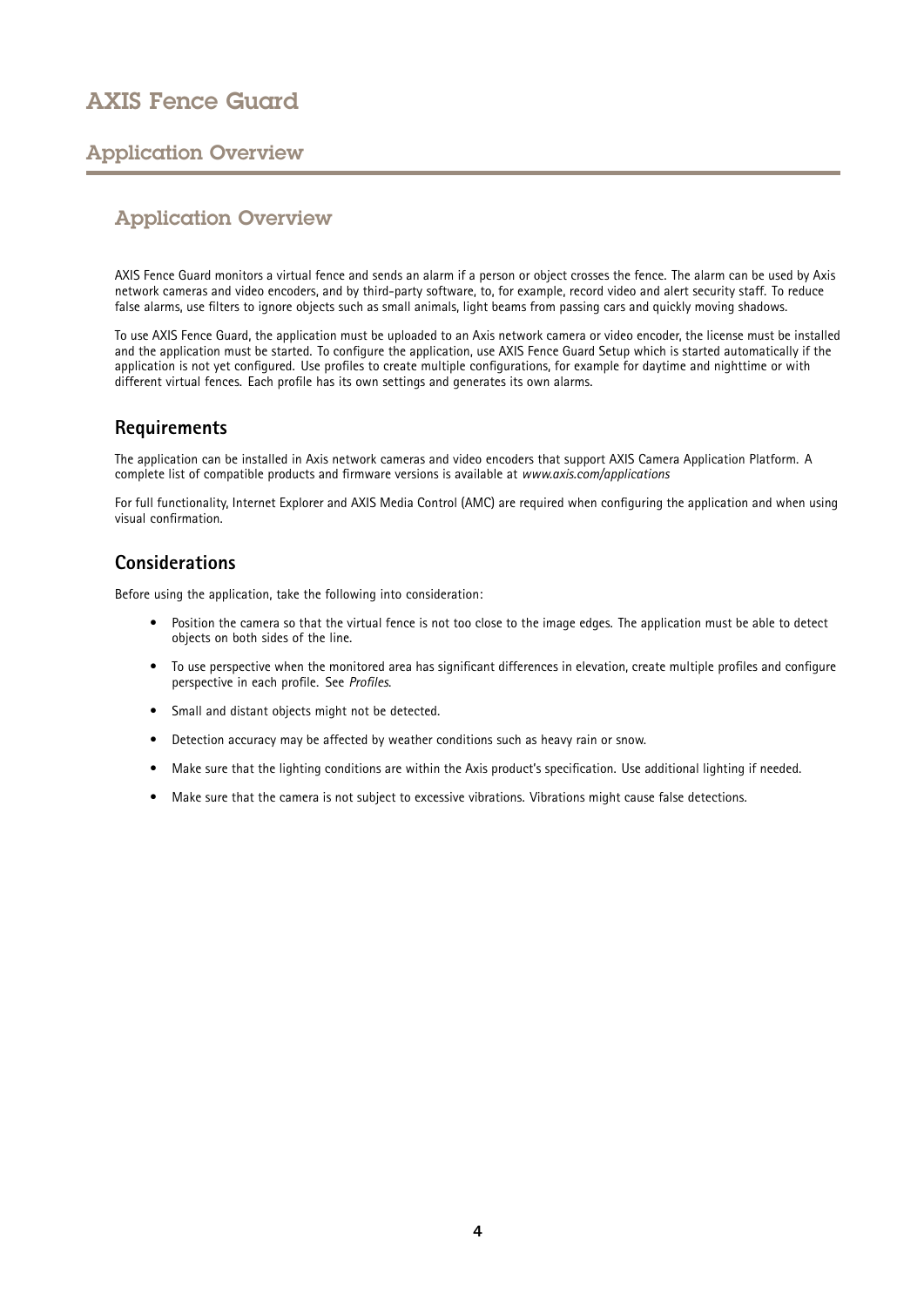## <span id="page-4-0"></span>Install Application

## Install Application

To download the application, go to *[www.axis.com/applications](http://www.axis.com/applications)*. There are two installation packages:

- Application only. Select this option if the application is to be configured from <sup>a</sup> computer with Internet access.
- Stand-alone installer containing the application and AXIS Media Control (AMC) installer. Select this option if the application is to be configured from <sup>a</sup> computer without Internet access.

AXIS Media Control is <sup>a</sup> software component for viewing video in Internet Explorer. For full functionality, AXIS Media Control is required when configuring the application. If the application is configured from <sup>a</sup> computer with Internet access, AXIS Media Control is downloaded and installed automatically.

If the application is configured from <sup>a</sup> computer without Internet access, AXIS Media Control must be installed separately. Select the stand-alone installer package, unzip the file and run the AXIS Media Control installer. Install the application as described below.

To install the application in an Axis network camera or video encoder, follow these steps:

- 1. Download the application as described above.
- 2. Go to **Setup <sup>&</sup>gt; Applications** in the Axis product's webpages.
- 3. Under **Upload Application**, click **Browse**, locate the application file and then click **Upload Package**.

The application appears under **Installed Applications** in the **Applications** page and under **Overview** in the menu.

#### Note

Uploading applications requires administrator rights.

### **Install License**

To start the application, <sup>a</sup> license key file is required. The license key is unique to the Axis product and is based on the product's serial number.

If the Axis network camera or video encoder is connected to <sup>a</sup> network with Internet access, the license key file can be requested directly from the product's webpages.

- 1. Go to **Applications <sup>&</sup>gt; AXIS Fence Guard <sup>&</sup>gt; License**.
- 2. **Automatic installation** appears on the webpage. Enter the required information.
- 3. Click **Install**.

Alternative method: If the camera is connected to <sup>a</sup> network without Internet access, the key must first be retrieved from *[www.axis.com](http://www.axis.com)*

- 1. Go to *[www.axis.com/applications](http://www.axis.com/applications)* and click **License key registration**. Select the application and enter the Axis product's serial number (S/N).
- 2. Save the license key file.
- 3. Open the Axis product's webpages and go to **Applications <sup>&</sup>gt; AXIS Fence Guard <sup>&</sup>gt; License**.
- 4. Under **Manual installation**, click **Browse** and browse to the license key file.
- 5. Click **Install**.

### **Start and Stop the Application**

To start the application, select it in the **Installed Applications** list on the **Applications** page and click **Start**.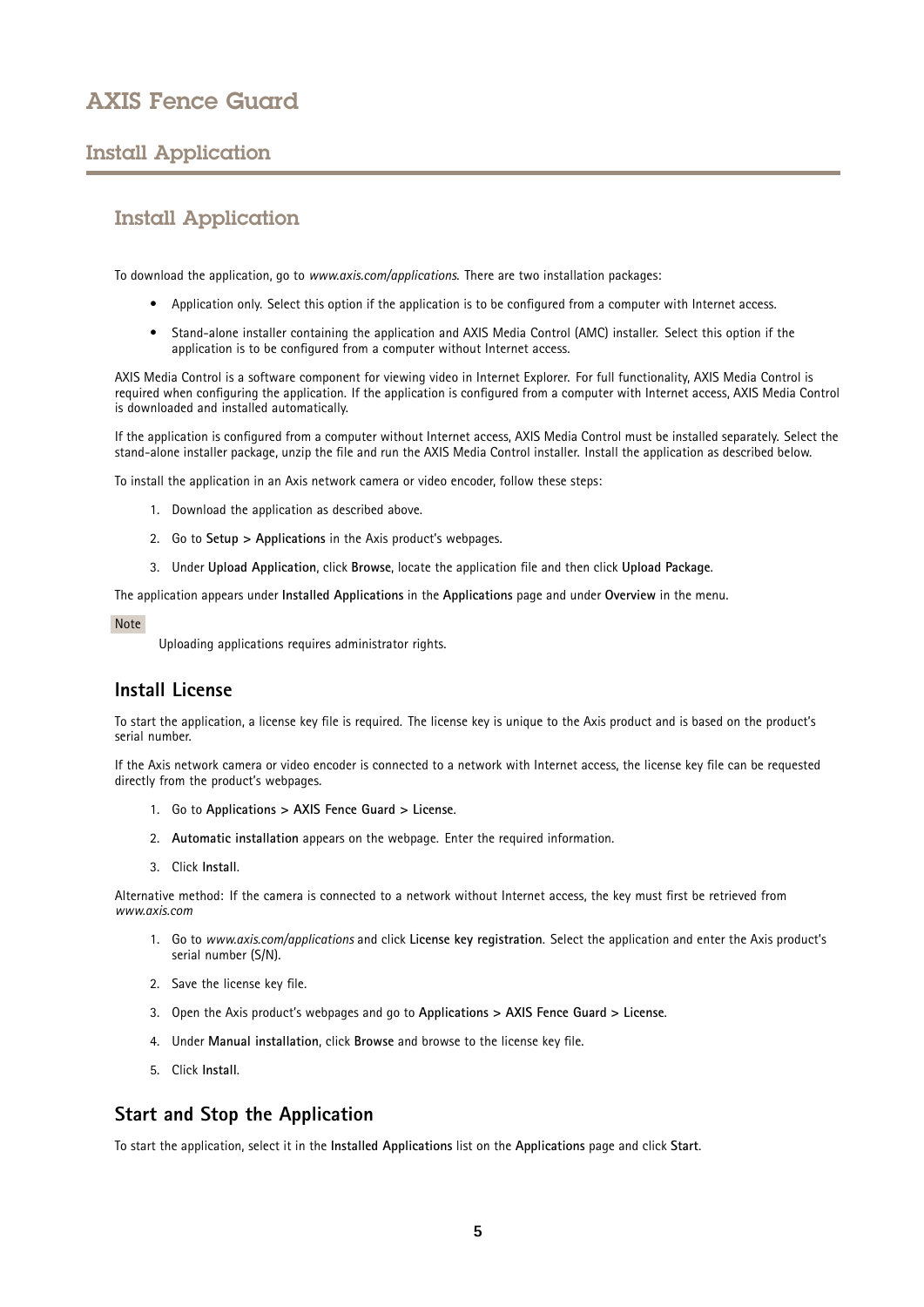# Install Application

To stop the application, select it in the list and click **Stop**.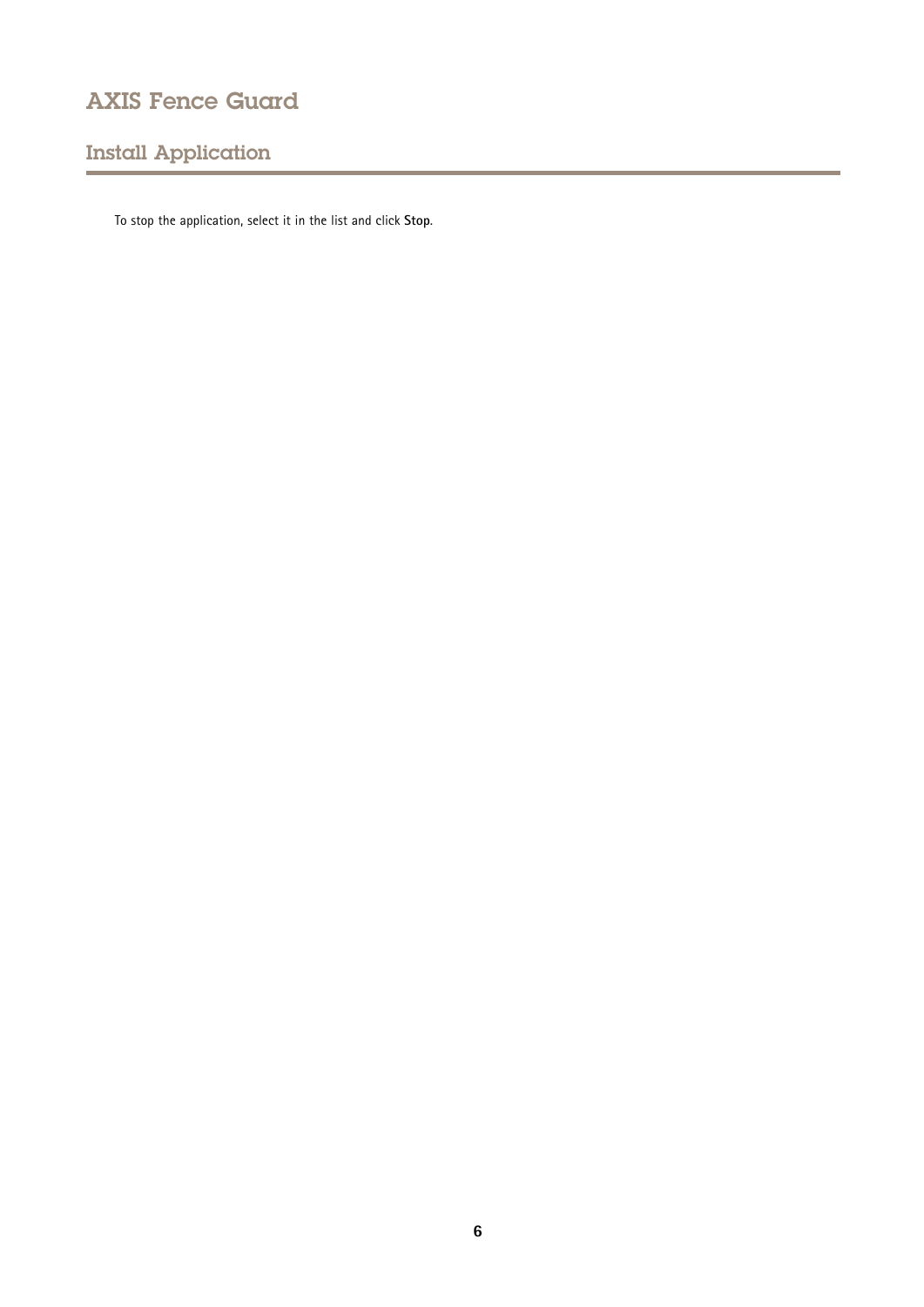## <span id="page-6-0"></span>Configure the Application

## Configure the Application

The application is available from **Setup <sup>&</sup>gt; Applications <sup>&</sup>gt; AXIS Fence Guard**. Go to **Settings** and then click *Main page* to open the application's webpage.

**AXIS Fence Guard Setup** starts automatically if the application is not configured. Once the application is configured, the application's main page can be used for visual confirmation and to modify settings.

For information about visual confirmation, see *Visual [Confirmation](#page-11-0)*.

For information about profiles, see *Profiles*.

To edit settings, first select the profile from the **Profiles** list and then select the appropriate setting:

- To change the virtual fence, click **Edit fence**. See *The [Virtual](#page-7-0) Fence*.
- To change the short-lived object filter, click **Short-lived objects**. See *[Short-Lived](#page-11-0) Objects*.
- To change the small object filter, click **Small objects**. See *Small [Objects](#page-9-0)*.

### **Profiles**

Profiles make it possible to create multiple configurations, for example one configuration for daytime and one for nighttime or configurations with different virtual fences. Each profile triggers its own alarms and has its own settings. Axis cameras and third-party software that listen to alarms from the application can be configured to respond differently when receiving alarms from different profiles.

For example, to use one configuration for daytime and one for nighttime, create two profiles with different settings. In the Axis product, create one action rule for each profile and use daytime and nighttime schedules as additional conditions.

If the camera monitors an area with differences in elevation, profiles can be used to create configurations with different perspective setup to make it possible to use the small object with perspective filter. Divide the area into regions without significant elevation differences and create one profile for each region. In each profile, set up <sup>a</sup> virtual fence and calibrate perspective in the region instead of in the whole image.

To switch between profiles, select the profile from the drop-down list in the main page.

#### **Create, Edit and Delete Profiles**

The first profile is created automatically. Additional profiles can be created by selecting **Save & Continue** in **AXIS Fence Guard Setup** or by selecting **Profiles <sup>&</sup>gt; New profile** from the main page. To simplify configuration, new profiles can be based on existing profiles. Select **Copy settings from profile** and then select the profile to copy.

To edit an existing profile, click *Start application applicationsetup* in the main page to restart **AXIS Fence Guard Setup**. Alternatively, select the profile in the main page and then select the setting to change.

To rename or delete an existing profile, select **Profiles <sup>&</sup>gt; Manage profiles** in the main page.

Note

If deleting <sup>a</sup> profile that is used by an action rule or by third-party software, also delete or reconfigure the action rule or third-party software.

### **Multichannel Products**

For multichannel products such as video encoders and cameras with multiple camera heads, the application can be used on all channels. Each channel has its own settings.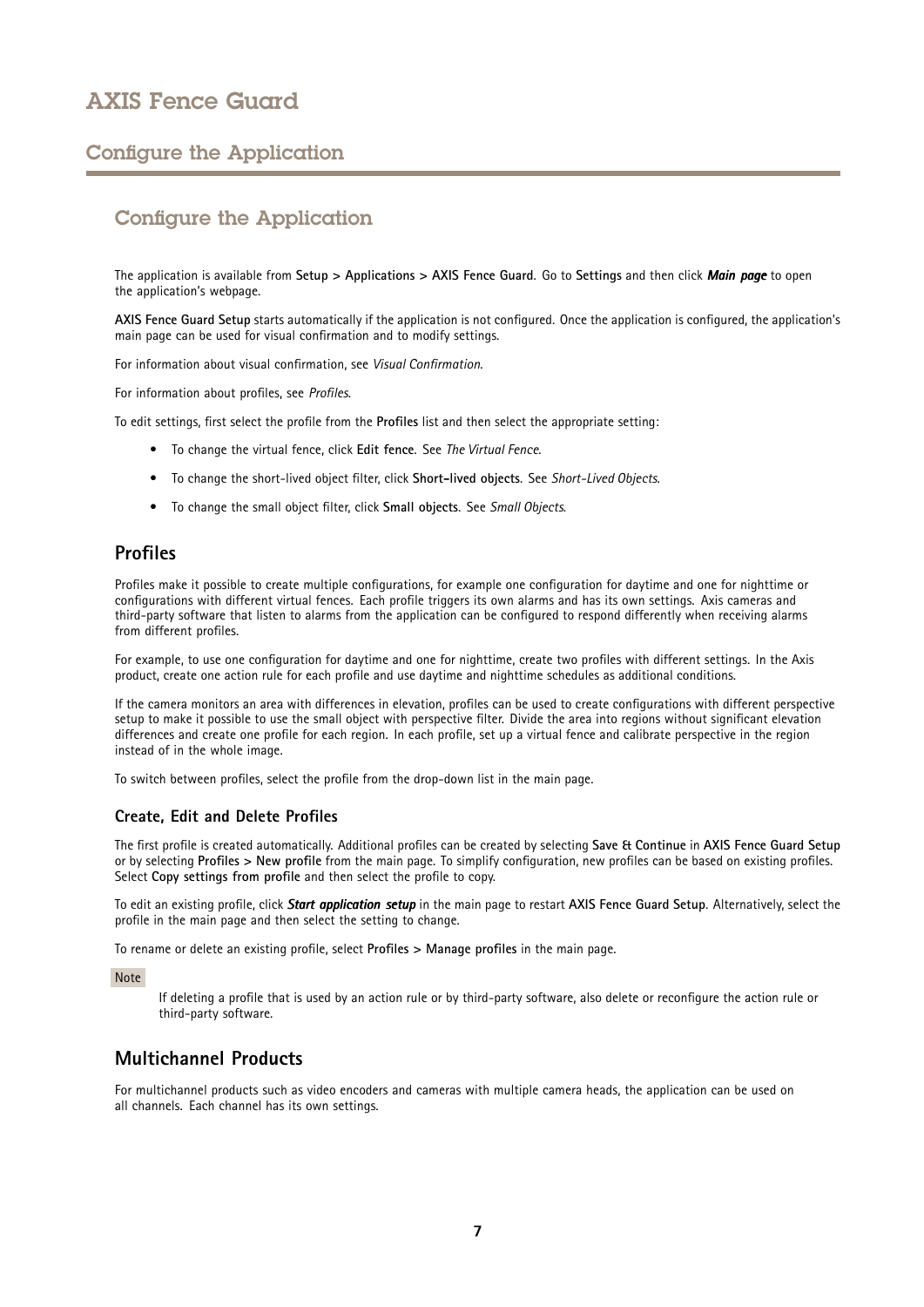## <span id="page-7-0"></span>Configure the Application

#### Note

For some video encoders, the application can only be used on one channel at <sup>a</sup> time. Go to *[www.axis.com/applications](http://www.axis.com/applications)* for <sup>a</sup> list of compatible products.

To use the application on <sup>a</sup> multichannel product, the application must be enabled and configured for each camera.

- To switch between cameras, click on the tabs below the video image.
- To enable the application on <sup>a</sup> camera, switch to that camera and click **Enable**.

When configuring the application using **AXIS Fence Guard Setup**, select the camera to configure. A green check mark indicates that the camera is configured. A red check mark indicates that the camera has been configured but needs to be reconfigured, for example because the image has been rotated.

### **AXIS Fence Guard Setup**

**AXIS Fence Guard Setup** starts automatically if the application is not configured. Setup includes the following steps:

- 1. Select the profile to configure (not available when running Setup for the first time).
- 2. Configure the virtual fence.
- 3. Configure the small object filter.
- 4. Configure the short-lived object filter.
- 5. Save the profile.

To continue configuring another profile, select **Save & Continue**. To close Setup and return to the main page, select **Save & Close**.

To restart AXIS Fence Guard Setup, click the link *Start application application setup* in the application's main page. All currently configured values will be kept when setup is restarted.

#### Note

Perspective configuration is only available through AXIS Fence Guard Setup.

### **The Virtual Fence**

The fence is <sup>a</sup> virtual line in the image. The application can send alarms when objects pass the line in one direction or in both directions. The arrows on the line show the current direction. Alarms are triggered when objects cross the line in the direction indicated by the arrows.

Objects that only touch the line do not trigger alarms. To trigger an alarm the object must pass the line. An object is considered to have passed the line when the lower part of the object has passed. This is illustrated in the image below. The green man with one foot across the line does not trigger an alarm as he only touches the line. The red man has triggered an alarm as his lower body has passed the line. The green woman does not trigger an alarm as she only has passed with line with her head and upper body.

See also *Virtual Fence [Recommendations](#page-8-0)*.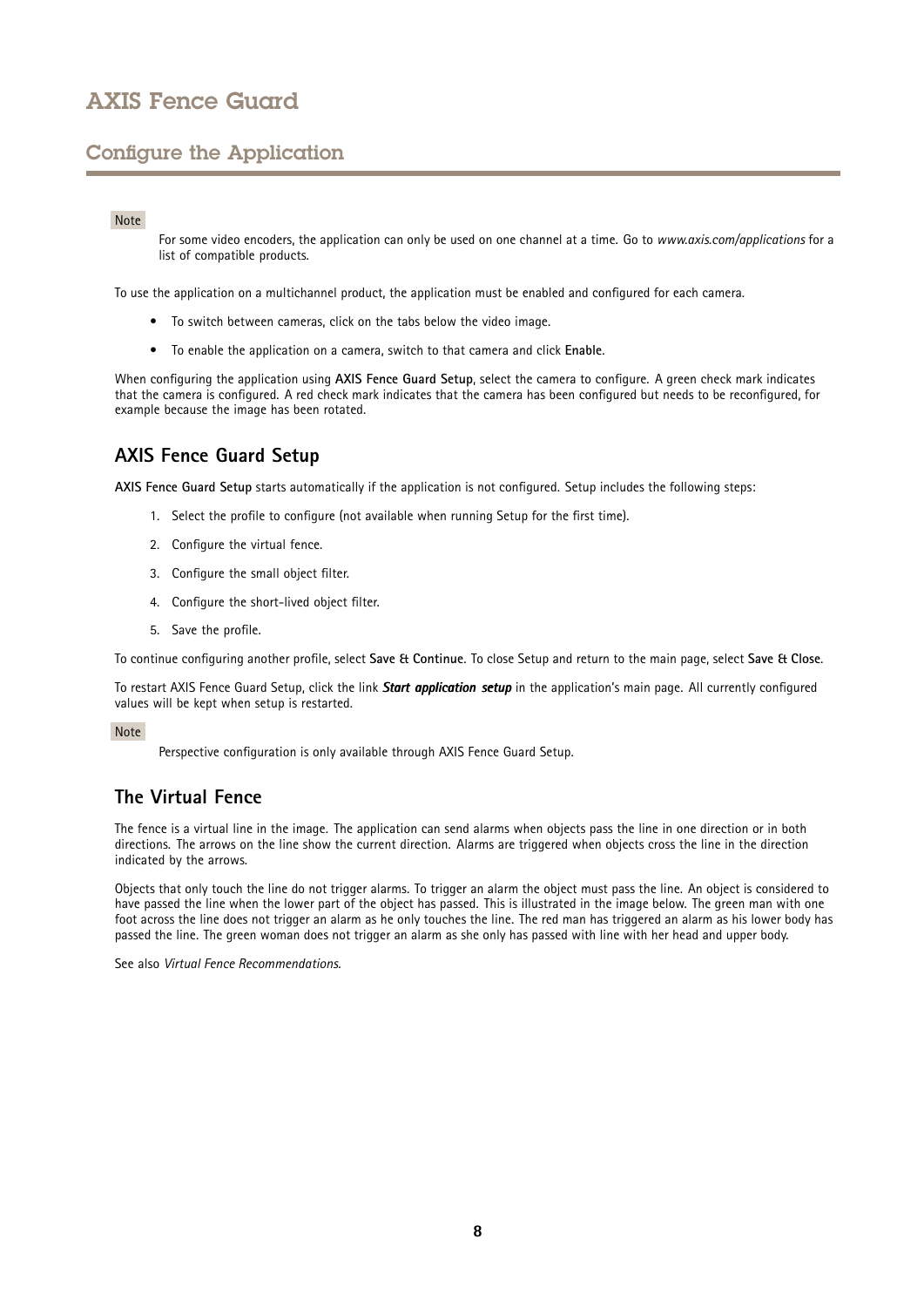### <span id="page-8-0"></span>Configure the Application



The green man and the green woman do not trigger alarms as they have not passed the line. The red man has passed the line *and triggered an alarm.*

The virtual fence is set up when the application is configured using AXIS Fence Guard Setup. To change the fence, click **Edit fence** in the main page.

To edit the virtual fence:

- 1. Use the mouse to move the fence. Click on the line to add more segments. Right-click on <sup>a</sup> corner to remove <sup>a</sup> segment.
- 2. To change the alarm direction, click **Change direction**. The arrows on the line show the current direction. Alarms are triggered when objects cross the line in the direction indicated by the arrows.

### **Virtual Fence Recommendations**

Configure the virtual fence so that objects cannot enter the protected area without passing the line and so that the application is able to detect objects before they cross the line. If possible, use an one-way alarm direction or create one profile for each alarm direction. This reduces false alarms.

The images below illustrate three installation scenarios.



*Scenario A: Camera monitors <sup>a</sup> fence.*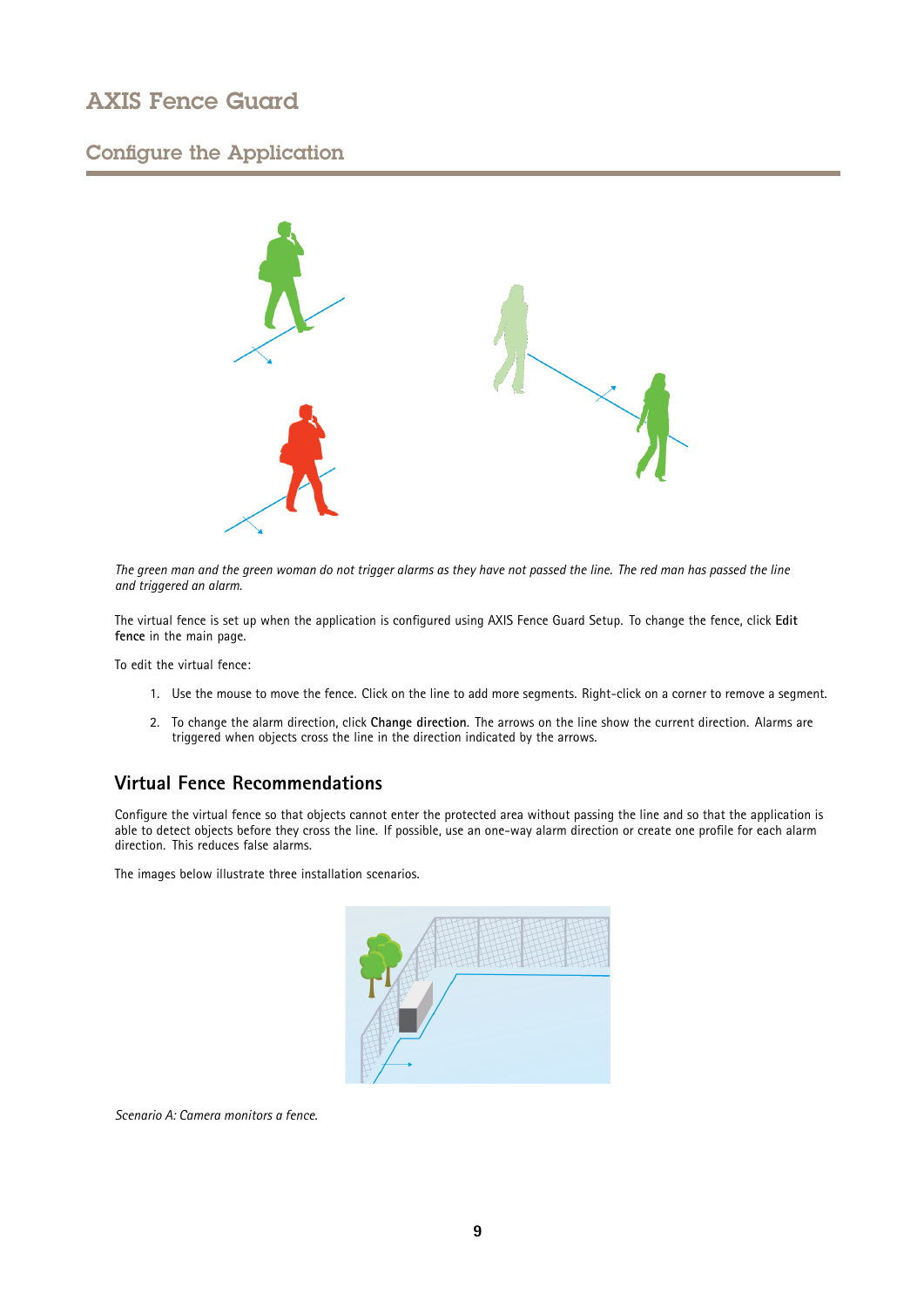## <span id="page-9-0"></span>Configure the Application

In scenario A, the camera monitors <sup>a</sup> fence where <sup>a</sup> container is placed just inside the fence. Draw the line inside the fence, on the ground and close to the fence. The distance between the container and the line should be larger than the distance between the fence and the line. If the line is drawn too close to the container, <sup>a</sup> person hidden by the container might be able to enter the protected area without triggering an alarm as the application would not detect the intruder until the person is already inside the area.



Scenario B: Bird's eye view. The camera monitors an area between two buildings. The area is protected by a fence.

In scenario B, the camera has <sup>a</sup> bird's eye view and monitors an area between two buildings. Draw the line close to the fence and extend the line onto the building walls and to the image edges so that objects cannot enter the protected area without crossing the line. If using the small object filter, select small object without perspective.



#### *Scenario C: Camera monitors <sup>a</sup> delivery area.*

In scenario C, the camera monitors <sup>a</sup> door at <sup>a</sup> delivery area. The application should generate alarms if someone tries to access the door. Draw the line so that <sup>a</sup> protected area is created in front of the door. Here, the line is also extended onto the wall. Make sure that the protected area is large enough so that people have to pass the line in order to access the door. If the line is drawn close to or across the door, only persons entering or exiting through the door trigger alarms. In scenario C, the line is drawn so that all persons approaching and touching the door trigger alarms.

### **Small Objects**

The small object filter reduces false alarms by ignoring objects that are small, for example small animals. The filter is applied to all objects in the scene. The filter is set up when the application is configured using **AXIS Fence Guard Setup**. To change the filter, click **Small objects** in the main page.

Supported small object filters:

- **Small object filter with perspective** provides the best false alarm reduction and is recommended for most installations. Select this option when the image has <sup>a</sup> significant depth, that is, when objects far from the camera appear smaller than objects close to the camera. See *Small Objects with [Perspective](#page-10-0)*.
- • **Small object filter without perspective** is recommended if there is no or only <sup>a</sup> small depth in the image and in situations where perspective cannot be used, for example if the camera has <sup>a</sup> bird's-eye view or monitors an area with significant differences in elevation. See *Small Objects without [Perspective](#page-10-0)*.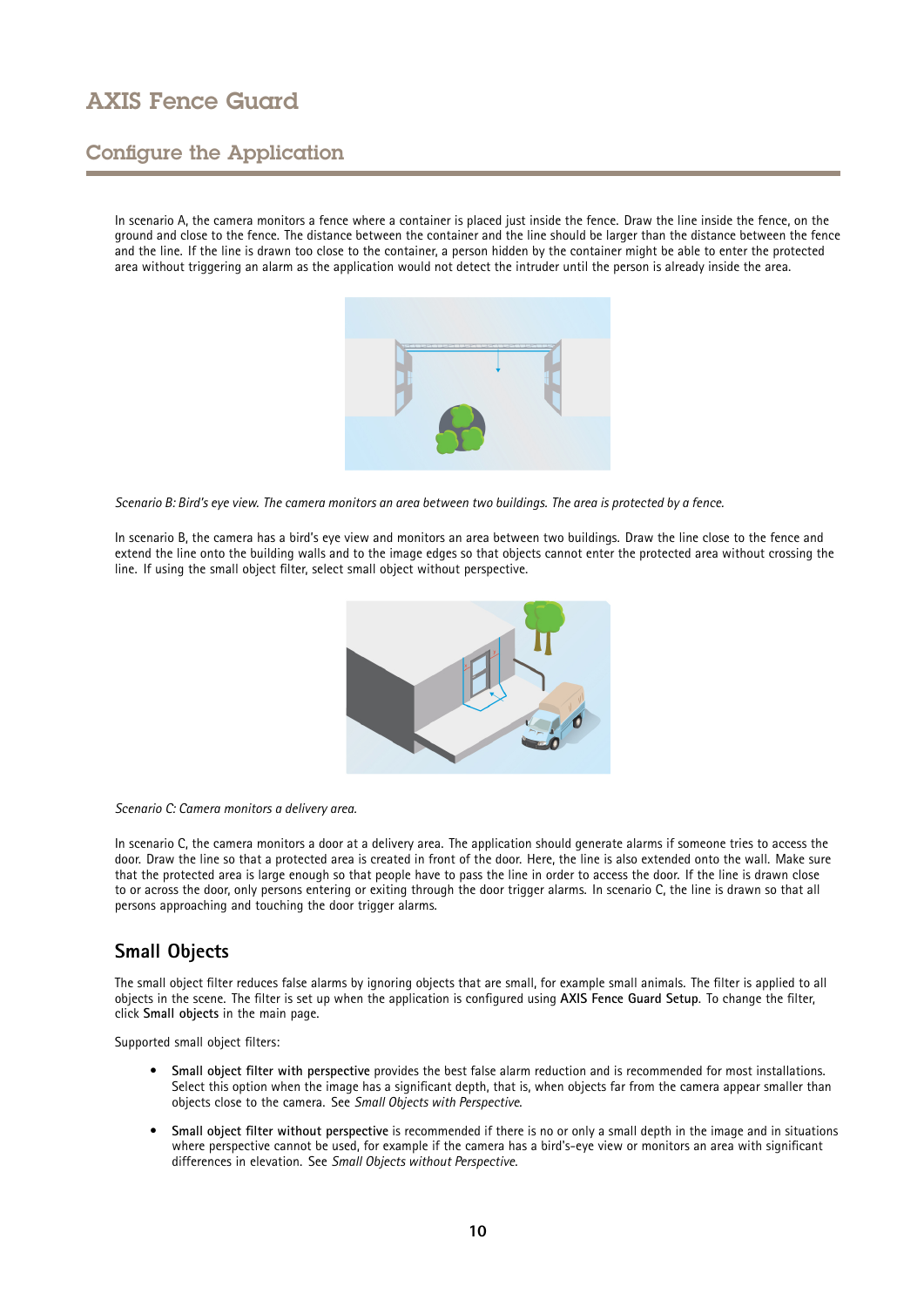## <span id="page-10-0"></span>Configure the Application

### **Small Objects with Perspective**

When **Small object with perspective** is selected, the small object filter size is the size of the physical object. In the setup window, the filter is visualized as <sup>a</sup> rectangle. Objects that fit inside the rectangle are ignored. When dragged and dropped at different scene locations, the rectangle size is adapted to reflect how objects appear at different distances from the camera.

Perspective is set up when configuring the application using **AXIS Fence Guard Setup**. See *Perspective Calibration*. To restart setup, click on the link **Start application setup** in the main page.

To edit the filter:

- 1. Click **Enable** to enable the filter.
- 2. Enter the object height and width in the fields. Smaller objects are ignored and do not trigger alarms. To be ignored, objects must be smaller than **both** values.

#### **Perspective Calibration**

Perspective needs to be calibrated if the image has <sup>a</sup> significant depth, that is, if objects far from the camera appear smaller than objects close to the camera. During calibration, the application compares object heights as they appear in the image with the heights of the corresponding physical objects. After calibration, the application uses the calibrated perspective to calculate the object size before applying the small object filter.

Perspective is calibrated by positioning vertical bars in the image. The bars represent physical objects at different distances from the camera. Use at least two bars. Adding additional bars improves calibration.

To calibrate perspective:

- 1. Place the bars at objects of known heights. Use objects that stand on the ground, for example humans or fence poles.
- 2. Modify the height of each bar to match the height of the object as it appears in the image.
- 3. For each bar, enter the corresponding object's height in the field. Use centimeters or feet and inches.
- 4. Click **Add bar** to add additional bars.

Example: If monitoring <sup>a</sup> fence with 2 meter high poles, position the bars at the fence poles, adjust their heights and enter 200 cm (6 ft <sup>7</sup> in) in the fields.

Perspective can only be calibrated using **AXIS Fence Guard Setup**. To restart setup, click on the link *Start application application setup* in the main page.

#### **Small Objects without Perspective**

If the option **Small object filter without perspective** is selected, the filter size is the size of the object as it appears in the image. Take into consideration that an object far from the camera appears smaller than an object close to the camera. In the setup window, the filter is visualized as <sup>a</sup> rectangle. Objects that fit inside the rectangle are ignored.

To edit the filter:

- 1. Click **Enable** to enable the filter.
- 2. Use the mouse to resize the filter. Objects that fit inside the rectangle are ignored. The filter displayed in the image can be moved to make it easier to compare the filter size with the size of objects in the image. The filter is applied to all objects in the image, also to objects that are not located at the position of the displayed filter.

The filter size can also be set by entering the width and height in the fields. The width and height are measured in percent of the image width and height. Smaller objects are ignored and do not trigger alarms. To be ignored, an object must be smaller than both values.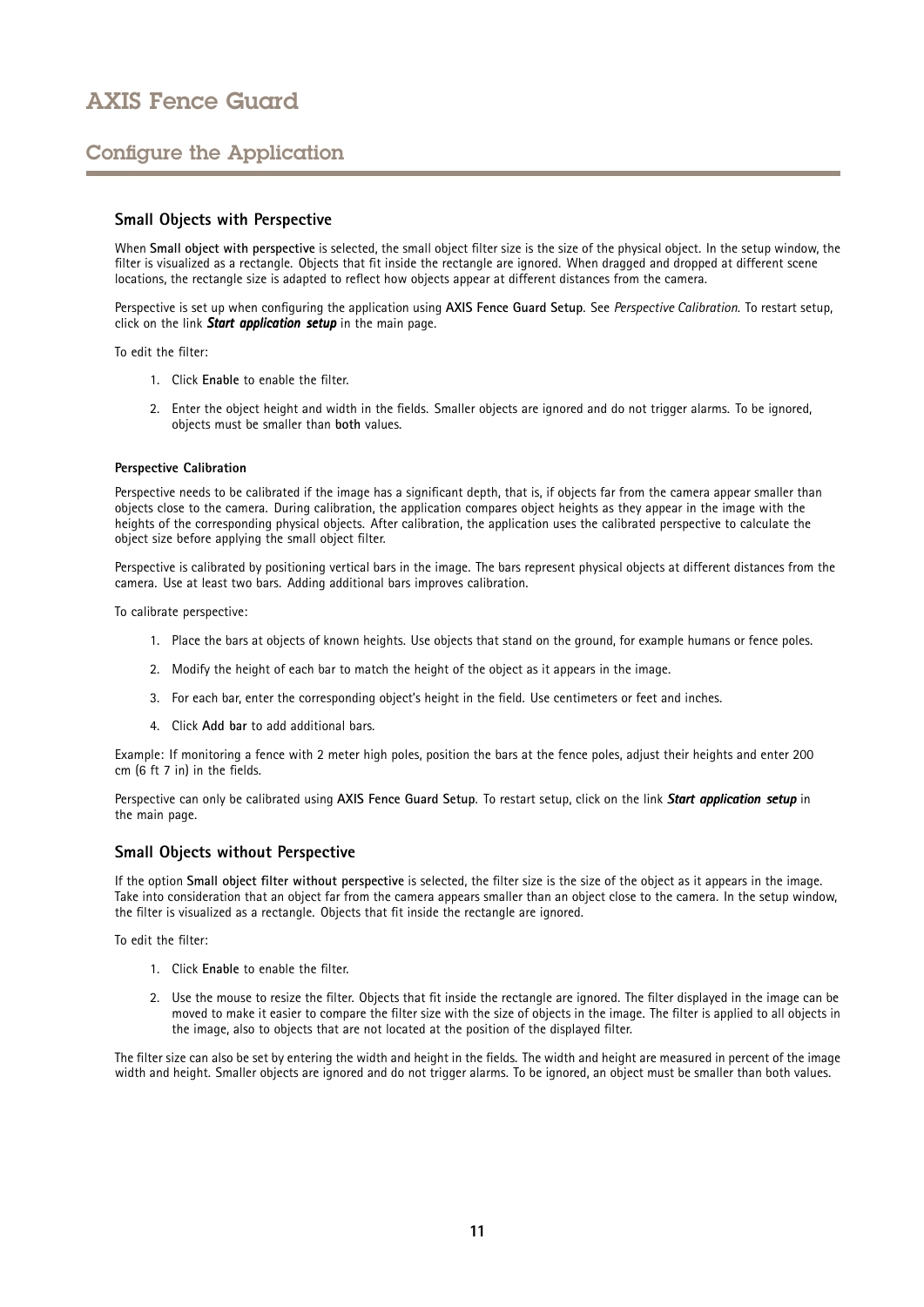## <span id="page-11-0"></span>Configure the Application

### **Short-Lived Objects**

The short-lived object filter reduces false alarms by ignoring objects that only appear in the image for <sup>a</sup> short time, for example light beams from passing cars and quickly moving shadows. The filter is applied to all objects in the scene. The filter is set up when the application is configured using **AXIS Fence Guard Setup**. To change the filter, click **Short-lived objects** in the main page.

When using the short-lived object filter, alarms are not triggered until the set time has passed, that is, all alarms are delayed by the set time. If the alarm is used to start <sup>a</sup> recording, configure the pre-trigger time so that the recording also includes the time the object moved in the scene before the alarm was triggered.

To edit the filter:

- 1. Click **Enable** to enable the filter.
- 2. Enter the time in seconds in the field.

The time is the minimum time objects that cross the virtual fence must remain in the image to trigger an alarm. The time is counted from the moment the application detects the object.

### **Visual Confirmation**

Visual confirmation is used to validate that the settings are correct, that is, that all objects that should be detected are detected and trigger alarms.

Note

To use visual confirmation, Internet Explorer and AXIS Media Control (AMC) must be used.

When visual confirmation is enabled, all moving objects found by the application are encircled and followed by rectangles.

- Red: The object has triggered an alarm.
- Yellow: The object is ignored because of an ignore filter.
- Green: The object is found but has not triggered an alarm because it has not crossed the virtual fence.

To enable visual confirmation, click on the **Visual confirmation** slider. To switch between profiles, select the profile from the drop-down list.

Note

- The rectangles may sometimes lag behind the moving objects. The lag is only in visual confirmation; it does not affect the application's detection efficiency.
- Visual confirmation is disabled after 15 minutes.
- Enabling visual confirmation may introduce video latency.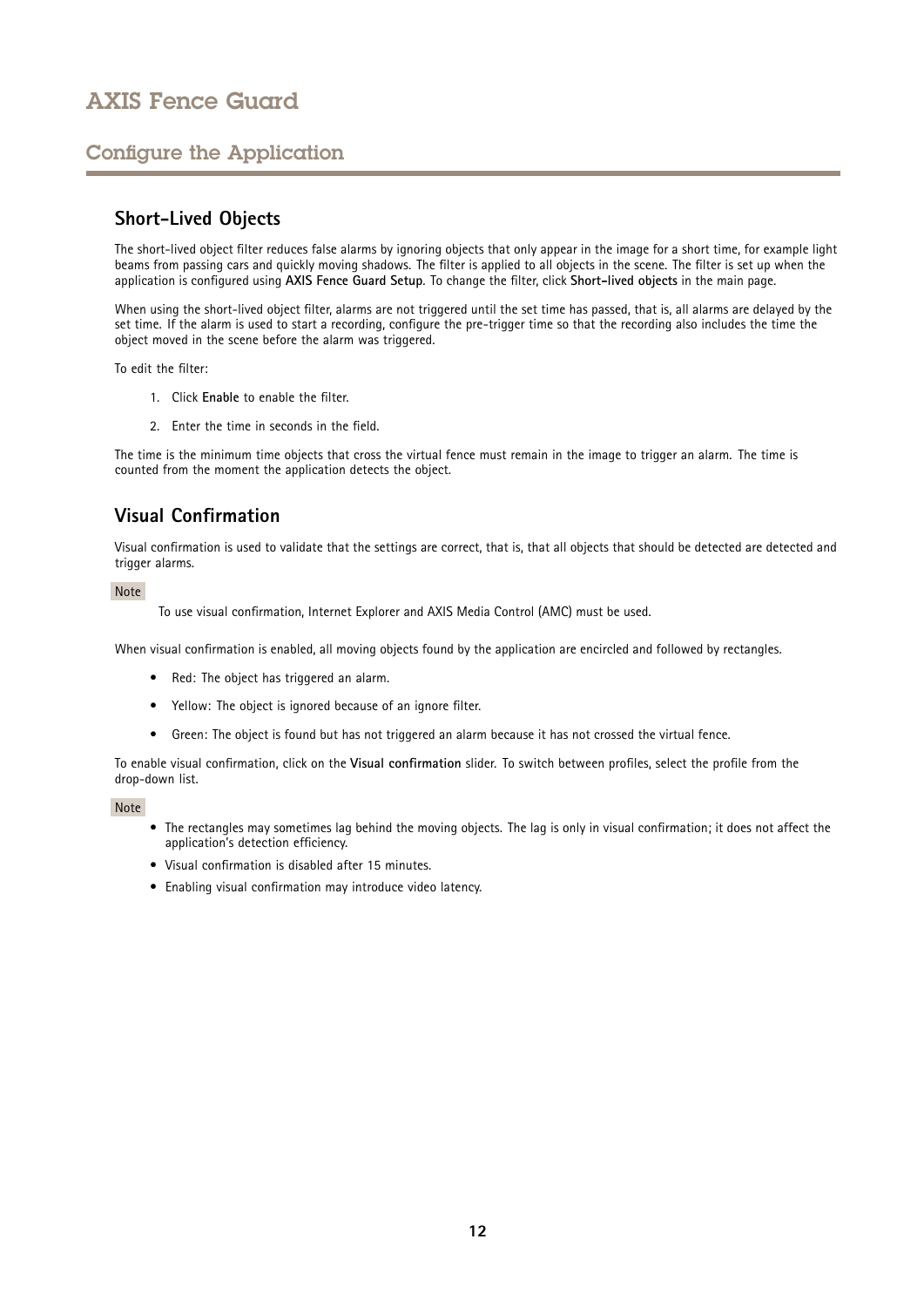### <span id="page-12-0"></span>Using the Application in an Action Rule

## Using the Application in an Action Rule

Using action rules, Axis network cameras and video encoders can be configured to, for example, record video or send <sup>a</sup> notification when AXIS Fence Guard triggers an alarm, that is, when the application detects that someone crosses the virtual fence.

The following example shows how to configure an Axis camera to record video to an SD card or network share when the application sends an alarm. For detailed information about the different settings, see the Axis product's online help or User Manual.

- 1. Insert an SD card in the Axis product, or go to **Setup <sup>&</sup>gt; System Options <sup>&</sup>gt; Storage** in the Axis product's webpages and configure the product to use <sup>a</sup> network share.
- 2. Install and configure AXIS Fence Guard.
- 3. Optionally, go to **Setup <sup>&</sup>gt; Video & Audio <sup>&</sup>gt; Stream Profiles** and create <sup>a</sup> stream profile to use for recording.
- 4. Go to **Setup <sup>&</sup>gt; Events <sup>&</sup>gt; Action Rules** and click **Add** to create <sup>a</sup> new action rule.
- 5. From the **Trigger** drop-down list, select **Applications** and then select one **Fence Guard** profile.
- 6. Configure other settings as required. For example, to only record video during certain time periods, select <sup>a</sup> **Schedule**.
- 7. Under **Actions**, select **Record Video** from the **Type** drop-down list.
- 8. Select the stream profile and storage device to use and configure the pre- and post-trigger times.
- 9. Make sure that the rule is enabled and then click **OK**.

If using multiple profiles, create one action rule for each profile.

#### Note

To appear in the **Trigger** list, the application must be started and its status must be Idle or Running.